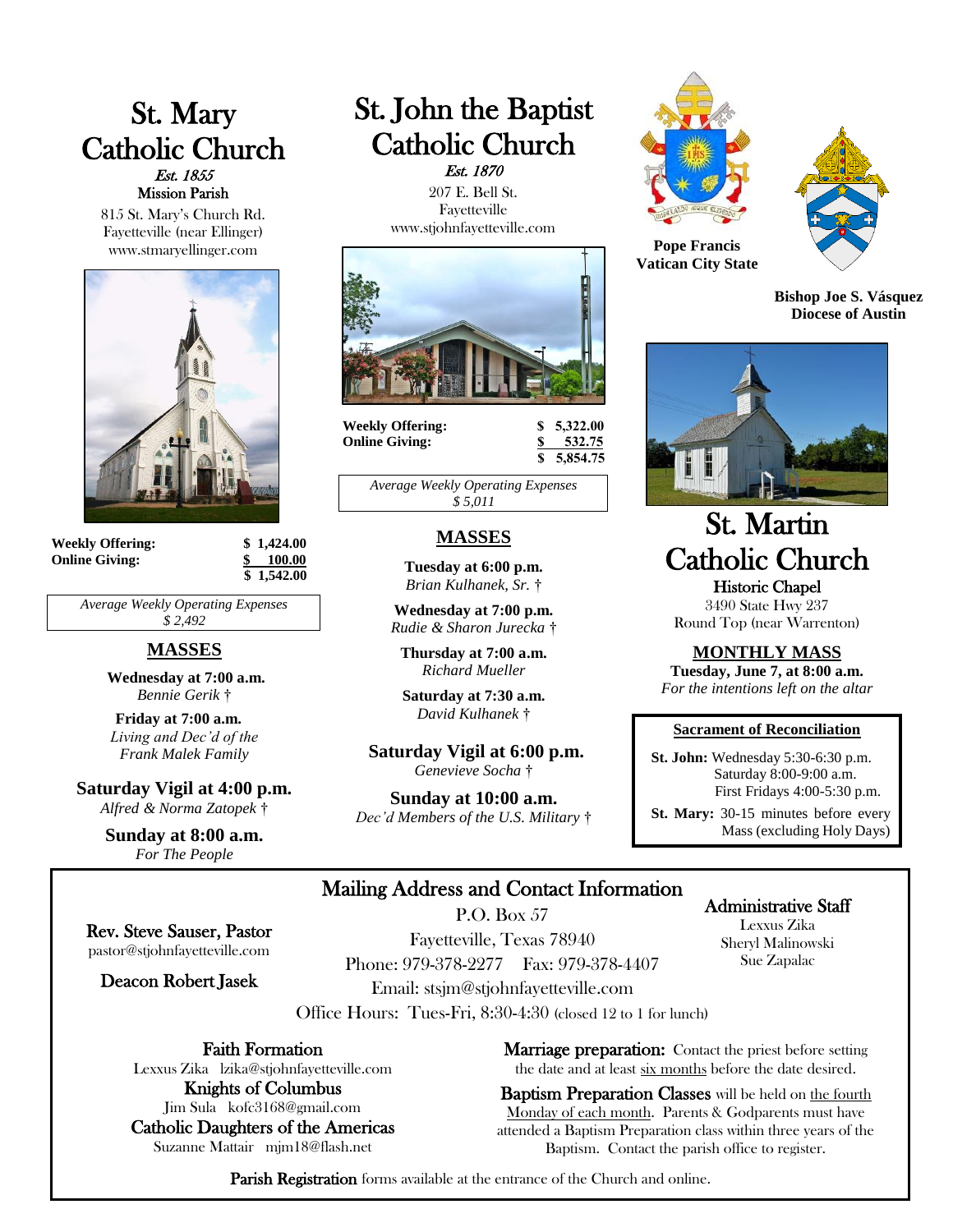## **SIXTH SUNDAY OF EASTER MAY 22, AD 2022**

# **PARISH LIFE**

**PLEASE PRAY FOR:** Lisa Aguilar, Judy Burklund, Gilbert Canik, Ron Conley, Carolyn Countryman, Brian Fruge, Waldine Fruge, Dan Hall, Bernita Hlinsky, Woody Hiebert, Calvin Hlinsky, Christine Kaspar, Kathy Kneblik, Betty Jean Kulhanek, Helen Mikus, Leo Miller, Richard Mueller, Frank Potts, Kaycee Roesler, Judy Supak, B.J. Vasek, and Maggie Williams. (*Though they will remain in our prayers, names will only remain on the prayer list for two months, unless a new request is received.)*

**MARK YOUR CALENDARS** for Vacation Bible School this summer to be held **July 18 to 22, 2022**! Sign up forms are at the entrance of the church and online. The deadline, to ensure a free T-shirt, is **June 30**, and the final registration deadline is **July 7**.

 We are still in need of volunteers – those who have completed the 5<sup>th</sup> grade through 12<sup>th</sup> grade, and adults. Please make sure you are EIM certified if you are 18 yrs. and older, in order to participate.

**WORLD YOUTH DAY 2023 is set for July 31 to August 9, 2023 in Lisbon, Portugal!** If you will be ages 18-35 in July of 2023 you are eligible to go! Think about this once in a lifetime opportunity, and, if you are interested, contact Lexxus at the parish office.

**CYM HEADS UP!** Members are expected to participate the week of **July 4 - 9** at the Garage Sale donation drop-off days and at the sale itself. A work schedule will be available soon!

**COMING IN JUNE:** MagnifiKid! is a missalette, or Mass aid, designed especially for children age  $6 - 12$  which helps them follow and participate more fully in the Liturgy. Responses are color-coded, making it easy for a child to focus. The booklets include all the readings and prayers of the Sunday Mass with explanations of the difficult words.

 Each booklet also includes a suggested prayer for morning and evening, suggestions on how to live the entire week with the Lord, various games, a comic, and activities to help children learn about Christian life and culture.

 A limited number of booklets will be available to the children at each Mass. Please limit your family to one copy each week.

**THE KNIGHTS OF COLUMBUS** say "Thank You*"* to all members, volunteers and attendees who helped make our annual crawfish boil a success! We could not do it without all of your help.

#### **ADULT FAITH FORMATION OPPORTUNITIES** (in person

at the Pastoral Center in Austin) for June include the following:

- June 6-9 Sacred Scripture
- June 13-16 Christology
- June 20-23 Sacramental Theology
- June 27 Basic Teachings--Scripture
- June 28 Basic Teachings--Creed
- June 29 Basic Teachings--Sacraments
- June 30 Basic Teachings--Morality

Get more information and register a[t www.givecentral.org/appeals](https://www.givecentral.org/appeals-form-registration/acp61a66e7b6eaf6/user/guest)[form-registration/acp61a66e7b6eaf6/user/guest.](https://www.givecentral.org/appeals-form-registration/acp61a66e7b6eaf6/user/guest)

**CYM GARAGE SALE:** The CYM of the parishes will participate in the City-Wide Garage Sale, scheduled for **July 9**. Plan to be there! Your donations are always appreciated. They may be dropped off at the parish hall the week prior to the sale.

# **MUCH HAS HAPPENED SINCE THE 2015 PARISH**

**DIRECTORY!** Baptisms, weddings, Eucharistic processions,

annual feasts and bazaars, faith formation classes, organization fundraisers, senior citizens socials, rosary group prayer events, quilting, VBS, food drives, Advent dinners, Easter and Christmas activities, BBQ weekends, Church ground clean-ups



and building improvement events…….our parishes have been busy! We need your pictures from these and other events of the past seven years – posed and candid – so that we can do a good job representing you in our new directory. Just email your shots to the parish office at [stsjm@stjohnfayetteville.com.](mailto:stsjm@stjohnfayetteville.com) *The deadline for gathering these pictures has been set for JUNE 15, so we ask that everyone take action NOW on this need!*

 Remember that family and individual pictures will be taken the weekends of **September 9-11** & **23-25**. Please save these dates!

**ETHICS AND INTEGRITY IN MINISTRY WORKSHOPS All clergy, staff, members of ALL organizations, (Choir, Councils, CDA, Altar Society, KC's, KJZT, KJT, etc.) and ALL volunteers of any event at the parish or diocesan location**  are required to submit an EIM Application for Ministry (one-time only) and then attend an in-person EIM Workshop within 60 days, and update/renew compliance at least once every three years.

 For those needing only to *update or renew* their EIM compliance, the **online training is now open**. Access the English training at [www.austindiocese.org/onlineeimtraining.](http://www.austindiocese.org/onlineeimtraining)

**CEF ANNUAL DRIVE:** Remember your mothers, graduates and birthdays with a **C**lerical **E**ndowment **F**und card. These cards help to pay for the education of seminarians and make funds available for churches to borrow for their growing needs. Contact the church office, Fayetteville Bank, or Margaret Kubala at (979) 378-2877.

#### **EUCHARISTIC REVIVAL AND THE DIOCESAN CORPUS CHRISTI MASS AND PROCESSION:**

 "Starting in 2022 and for the next three years, every Catholic diocese, parish, school, apostolate, and family is invited to be a part of renewing the Church by enkindling a living relationship with the Lord Jesus Christ in the Holy Eucharist," -United States Conference of Catholic Bishops (USCCB).



 In response to the invitation from the USCCB, Bishop Joe S. Vásquez calls the faithful of the Diocese of Austin to prayerfully begin a Eucharistic Revival with the theme "That they may all be one" (Jn 17:21).

 Join Bishop Vásquez on **June 18, 2022**, the Saturday before the Solemnity of the Most Holy Body and Blood of Christ (Corpus Christi), to kick off the Diocese of Austin Eucharistic Revival. The day begins with Mass at 8:30 a.m. at San José Parish in Austin, followed by a one-mile procession to St. Edward's University's Main Building where Bishop Vásquez will lead us in Exposition of the Blessed Sacrament (Adoration).

 For more information on this event and the Diocese of Austin Eucharistic Revival, visit [austindiocese.org/eucharistic-revival.](http://www.austindiocese.org/eucharistic-revival)

### **MASS OF ORDINATION TO THE PRIESTHOOD**

On **June 11**, at 10:30 a.m., with great joy and thanksgiving, Bishop Joe Vásquez will ordain Deacons Samuel Bass, Jakob Hurlimann and Fernando Ricaud to the priesthood at St. Vincent de Paul Parish in Austin. The Mass will be livestreamed on the diocesan website. Please keep these men in your prayers!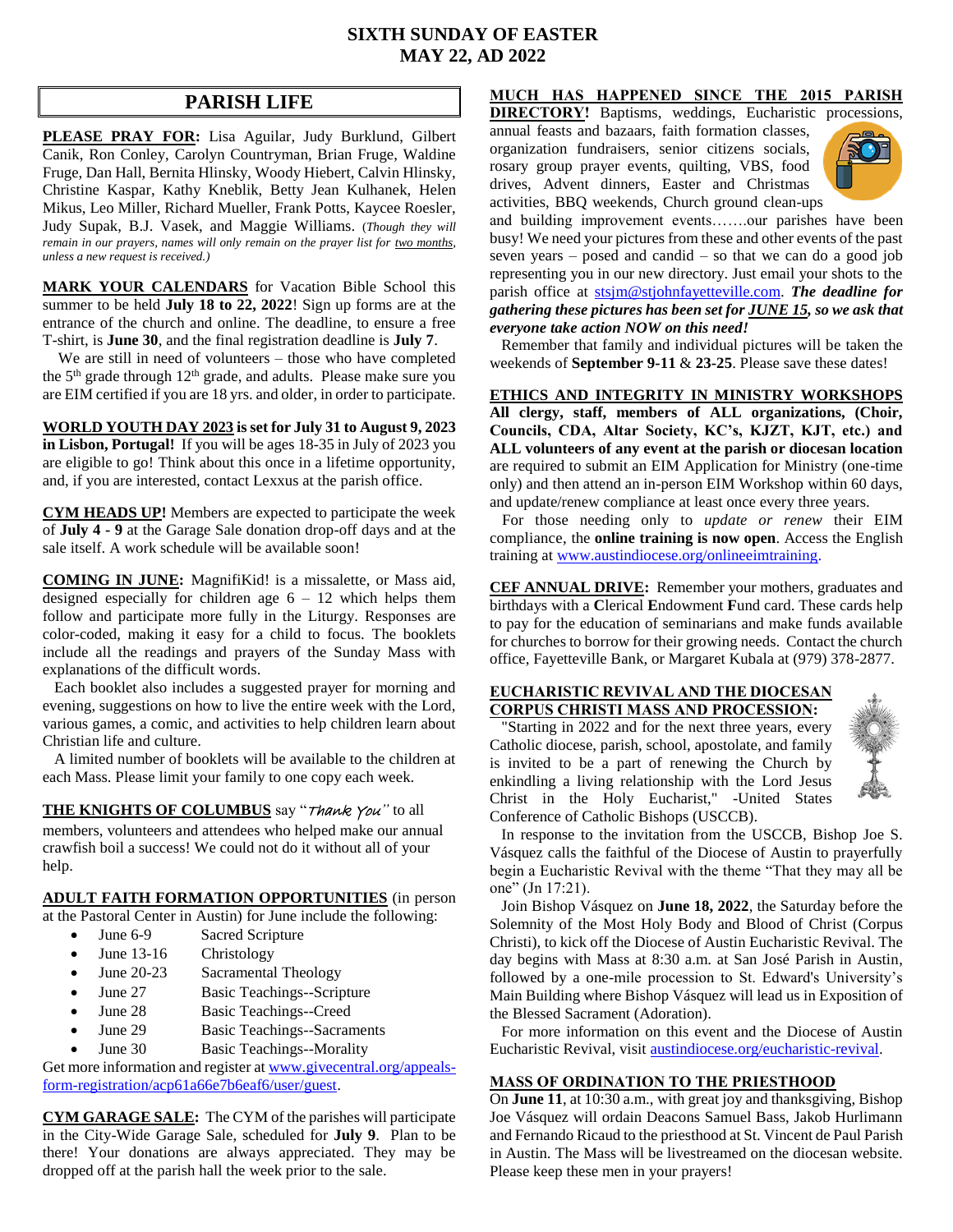# **SIXTH SUNDAY OF EASTER MAY 22, AD 2022**



### **A PILGRIMAGE TO THE HOLY**

LAND: Fr. Steve Sauser invites you to join him **November 7-16, 2022**, on a 10-day pilgrimage to the Holy Land. This is your opportunity to

walk with, listen to, and see Jesus from Bethlehem, Nazareth, Galilee, Jerusalem, and Via Crucis with Him to Golgotha. Each day will include the celebration of Mass and reflection on the Gospel at the very special places you visit. The detailed itinerary and the registration forms are at the entrance of the church. Keep a copy of your registration form if you mail it in with your deposit. For more information, contact Sheryl Malinowski at the parish office: (979) 378-2277 or [smalinowski@stjohnfayetteville.com.](mailto:smalinowski@stjohnfayetteville.com)

#### **HAVE YOU HEARD THE CALL?**

Might God be calling you to be a priest? Join other single men, ages 15 to 45, for **The Call**. This is a discernment event that is happening the same day as the Diocese of



Austin Priestly Ordination -- **June 11** at St. Vincent de Paul Parish in Austin. The day begins at 8 a.m. with a talk about the priesthood. Participants will attend the ordination and reception and gather for a final talk about how to discern their vocation. Breakfast will be provided! There is no cost – just register at here at the Vocations website. Share this with others who may be seeking to serve the Lord as one of his priests.

#### **A NEW LOOK FOR THE CATHOLIC SPIRIT**

**NEWSPAPER!** The Diocese of Austin is growing and we want to grow too! In September, the Catholic Spirit will switch to a magazine format! The Diocese of Austin has partnered with FAITH Catholic, a publishing and communications company dedicated to evangelizing, forming and inspiring disciples of Jesus Christ. The goal is to include both news about the Diocese of Austin and stories that will inspire discipleship and teach readers about the Catholic faith and how to live out our faith on a daily basis. Bishop Joe Vásquez remains committed to making sure that every registered household receives the magazine. As we celebrate our 40th anniversary of the Catholic Spirit, we are excited for what lies ahead!

# **OTHER NEWS**

#### **MAY IS NATIONAL FOSTER CARE MONTH: Follow Joseph's example to become a foster parent!**

 Being a foster parent is a special calling, similar to God's call to people to be a "forever" parent, or to the vocation of marriage. Not everyone has this calling to be a foster parent, and sometimes people find themselves moved to be a foster parent later in life. Regardless, by our baptism, each of us is called to love our neighbor and to serve one another with a



spirit of generosity. Therefore, each of us has a role to play in supporting foster parents.

 To find a local foster care provider near you, visit Texas Alliance of Children & Family Services at [www.tacfs.org.](http://www.tacfs.org/) Or donate to the Rainbow Room [\(https://partnershipsforchildren.org/rainbow](https://partnershipsforchildren.org/rainbow-room/)[room/\)](https://partnershipsforchildren.org/rainbow-room/) a resource center stocked with diapers, clothing, toys, backpacks, toiletries, car seats and more for children in foster care.

Visit <https://txcatholic.org/stjosephministry/> for more information.

# **Catholic Social Teaching Corner**

#### **May 21-22, Sixth Sunday of Easter**

 In the Gospel this Sunday, Jesus promises to send an Advocate to help the disciples carry on the mission of Jesus. Today we are the ones to whom Jesus sends the Holy Spirit. As we look at the violence, hatred, divisions and fears that exist in our world we might become discouraged. However, the resurrection promise of God is that all will be transformed if we are open to God's grace working in us and in our world. What discouragement can you bring to God for his grace to heal?

#### **Mayo 21-22, Sexto Domingo de Pascua**

 En el Evangelio de este Domingo, Jesús promete enviarnos un intermediario para ayudar a los discípulos a llevar a cabo la misión de Jesús. Hoy, nosotros somos a quienes Jesús envía el Espíritu Santo. Mientras miramos la violencia, el odio, las divisiones y los temores que existen en nuestro mundo puede que nos desanimemos. De cualquier modo, la promesa de la resurrección de Dios es que todos seamos transformados si estamos abiertos a la gracia de Dios que trabaja en nosotros y en nuestro mundo 

**ST. GABRIEL'S PREGNANCY AND PARENTING PROGRAM:** As we honor the gift of Mary in the month of May, Catholic Charities of Central Texas is committed to supporting new parents as they journey through pregnancy, infancy and early childhood. St. Gabriel's Pregnancy and Parenting Program provides free education, mentoring and material support until the child's third birthday so that you can give your baby the best possible start at life. For more information or to schedule an appointment, please call (512) 651-6116 or visit us online at [https://ccctx.org/st-gabriels-pregnancy-parenting-program.](https://ccctx.org/st-gabriels-pregnancy-parenting-program)

### **ST. JOSEPH PARISH HOMECOMING BAZAAR & PICNIC**

The St. Joseph Parish of Dime Box will have their bazaar and picnic on their Church grounds on Sunday, **May 29**. There will be a BBQ meal and silent auction from 10:30 a.m. – 1:00 p.m., bingo from  $1:30 - 5:30$  p.m., a live auction that begins at  $2:00$  p.m., kid's games, a country store, and music all day. Join us!

**MASSTIMES.ORG** is a great website and 'app' to keep on your computer or phone while traveling this summer! This website lets you find a Catholic Church near you, no matter where you are. Never miss Mass, again!

**REPORT ABUSE** of a minor, elderly adult, or an adult with a disability to local law enforcement or to the Texas Abuse Hotline at www.txabusehotline.org or (800) 252-5400 and to the diocese at www.austindiocese.org/report-abuse or (512) 949-2447.

Come Gather in Prayer with Us!

\***Saturday** vigil Masses and \***Sunday** Masses – pray the Rosary starting 25 minutes before each Mass.

\***Monday** evening – pray the Regina Coeli, the Rosary, the Litany of the Blessed Virgin Mary, and other prayers at 6:00 p.m. at **St. Mary Church**

\***Tuesday** evening – pray the Rosary at 5:30 p.m. at **St. John Church**